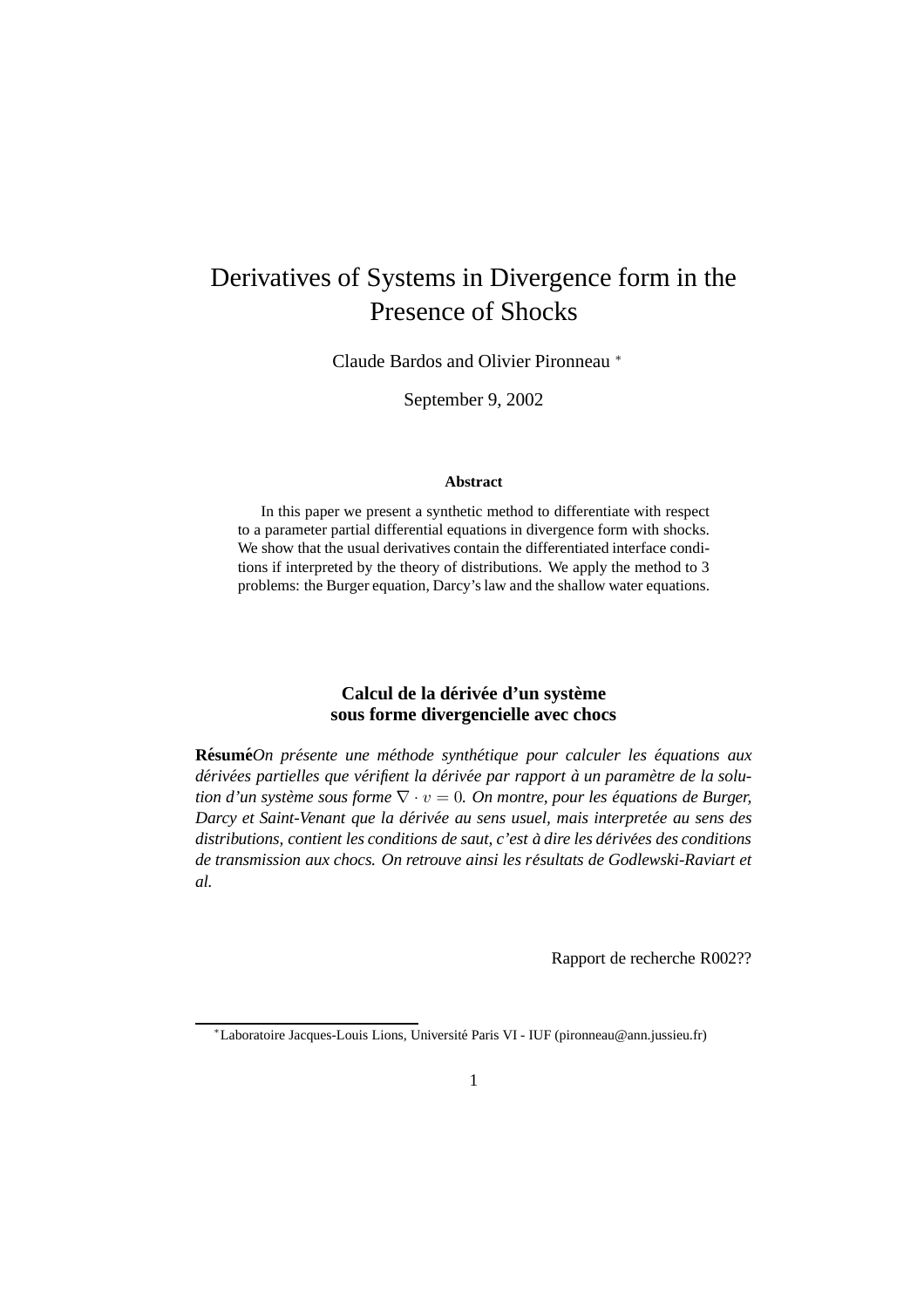## **1 Introduction**

Sensitivity and stability analyses lead to the differentiation of partial differential equations. For instance, if the solution of Burger's equation,  $u$ , depends on a parameter a, then, one would like to write that

$$
\partial_t u + \partial_x \frac{u^2}{2} = 0 \quad \text{ yields } \partial_t u' + \partial_x (uu') = 0 \tag{1}
$$

where  $u'$  denotes the derivative of u with respect to a. We will show that it is correct, but in the sense of distribution theory. Indeed in the usual sense there are serious problems when there are shocks which depend upon  $a$ . This is because  $u$ has a jump at the shock, so its derivative  $u'$  is likely to have a Dirac mass at the shock and so  $uu'$  is void of sense when u is discontinuous.

This problem has been identified in a pionnering paper by Alazabal, Godlewski and Raviart[8] for (1) and also Hafez (see [4]) who pointed out that usual optimality conditions for control problems with discontinuous states would be incomplete since no variation of shock positions are allowed by standard calculus of variations; Giles[5] proved later that it is not so if the criteria of the optimization problem does not involve the shock position explicitly. From the numerical point of view, it was also found that computer program implementing (1) compute Dirac masses indeed [14][4].

For Burger's equation and to some extend for the Euler equations of fluids the problem has been analyzed completely by Godlewski et al[10][9][14] and for Darcy's law by Bernardi et al [3]. So what we propose here is only a new interpretation of the results; however this is done with a general tool to compute the divergence of distributions which have singularities tangent to the lines of singularities (Corollary 1).

The plan of the paper is as follows:

First we recall that a "simple" differentiation of the partial differential equation and of its interface conditions lead to the result. However such results would be difficult to justify mathematically; also they do not appear in a synthetic and compact form. In the next session we show that by using the definition of derivatives in the sense of distributions, we can differentiate a function  $v$  which has a line/surface discontinuity of normal  $n$  and we can also compute the divergence of the result when  $v \cdot n = 0.$ 

Finally in the third part we apply the result to 3 problems: Burger's equation, Darcy's law and the shallow water equations. We recover the results of [8] and [3] and show among other thing that the differentiated equations contain the jump conditions necessary for the well posedness of the differentiated problem.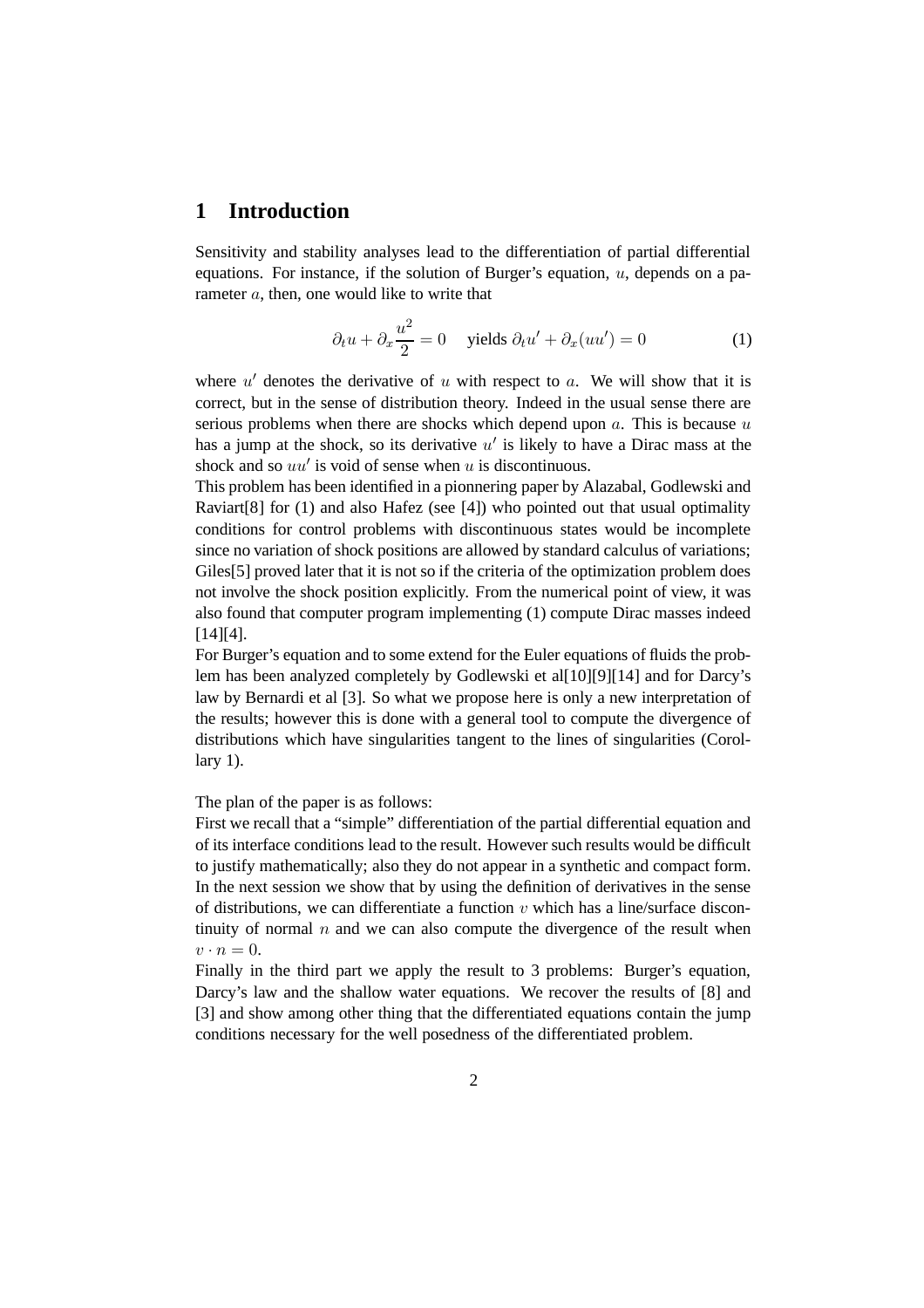## **2 Standard Analysis**

#### **2.1 Standard Sensitivity Analysis for Burger's equation**

Burger's equation for  $u$  is

$$
\partial_t u + \partial_x \left(\frac{u^2}{2}\right) = 0 \quad \forall \{x, t\} \in Q := R \times (0, +\infty),
$$
  

$$
u(x, 0) = u^0(x, a) \quad \forall x \in R
$$
 (2)

It may have discontinuous solutions (shocks) depending on the initial data  $u^0$ . With compatible (entropy) discontinuous initial data at, say  $x = 0$ , the solution has a discontinuity at  $x = x(t, a)$ , which propagates at velocity

$$
\dot{x} := \partial_t x = \bar{u} := \frac{1}{2} (u^+(x(t,a),t,a) + u^-(x(t,a),t,a)).
$$
 (3)

Here we assume that the initial data is function of a parameter  $a$  and we wish to find an equation for  $u'$  $a'_{a}$ , the derivative of u with respect to a. We also assume that the shock is a unique curve  $x(t, a)$  defined at  $t = 0$  by the discontinuity of  $u<sup>0</sup>$  at 0.

**Proposition 1** *Burger's equation differentiated with respect to a parameter,* a*, in the initial data is*

$$
\partial_t u'_a + \partial_x (uu'_a) = 0 \quad \text{in } \Omega \backslash S \n\dot{x}' = \bar{u}'_a + x'\partial_x \bar{u} \quad \text{on } S
$$
\n(4)

*where*  $x'$  *is the derivative with respect to a of the shock position*  $x(t)$ *,*  $\bar{u}' = (u'^+ +$  $(u<sup>-</sup>)/2$  *and*  $\partial_x \bar{u}$  *is the half sum of the left* x *of the right* x *derivative of u on the shock curve.*

#### *Proof:*

Equation (4-a) is straightforward. To obtain (4-b) we must differentiate (3) with respect to  $a$ . All primes meaning derivatives with respect to  $a$ , (3) comes from the fact that  $\partial_a f(x(t, a), t, a) = f'_a + x' \partial_x f$ .

The fact that the original solution  $u(x, a)$  satisfies the entropy condition has for consequence that  $u'$  $a_a'$  and (in most cases)  $x'$  are solutions of a well posed problem. This is the object of the proposition (see Tai-Ping-Liu for instance [12]):

**Proposition 2** *Let*  $u(x,t,a)$  *be the entropic solution of the Burger equation with initial data*  $u_0(x, a)$ *. Assume that it has a "simple" structure: there is a closed set* S *which is the union of a finite number of shocks curves and away from this set* u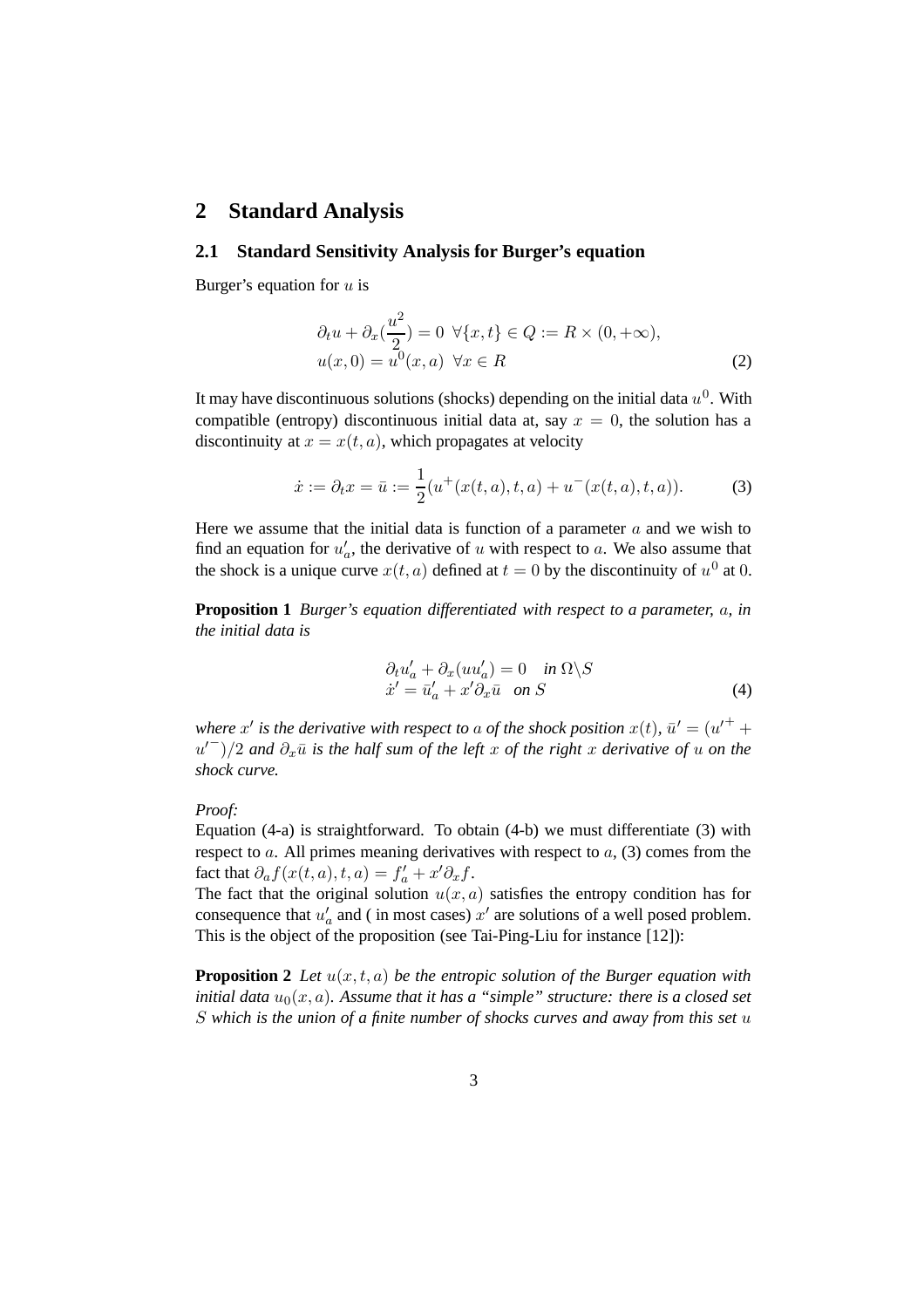*is continuously differentiable in* x *and* t*. Then the solution of (4-a) is uniquely and continuously determined in term of its initial value*

$$
u'_a(x, a, 0) = v(x) := \frac{\partial u^0}{\partial a}(x, a)
$$
\n<sup>(5)</sup>

*If in addition* S *is the union of a finite set of distincts (no intersection) shock curves*  $x_i(t, a)$  with origin at  $t = 0$ :  $x_i(0, a)$ ; then the derivatives with respect to a, ∂xi(t, a)/∂a *depends continuously on* v(x) *and* ∂xi(0, a)/∂a *according to the formula:*

$$
x_i'(t) = e^{\int_0^t \partial_x \bar{u}(x_i(s), s) ds} x_i'(0) + \int_0^t e^{\int_s^t \partial_x \bar{u}(x_i(\tau), \tau) d\tau} \bar{u}_a'(x_i(s), s) ds \tag{6}
$$

*Proof*

For any  $(x,t) \notin S$  the solution of the ode

$$
\frac{dx(s)}{ds} = u(x(s), s), \quad x(t) = x \tag{7}
$$

is well defined as long as it does not intersect  $S$ . Since  $u$  satisfies also the entropy condition there are no characteristic coming from the shocks curves therefore  $x(s)$ does intersect S for  $0 \leq s \leq t$ . Along this curve, equation (4-a) implies the relation:

$$
\frac{du_a'}{ds}(x(s),s) + \partial_x u(x(s),s)(u_a'(x(s),s)) = 0
$$
\n(8)

or after integration from 0 to t:

$$
u'_a(x,t) = u'_a(x(0),0)e^{-\int_0^t \partial_x u(x(s),s)ds}
$$
\n(9)

which established the first part of the proposition.

Consider a shock curve  $x_i(t, a)$ . Having determined  $\bar{u}'_c$  $a'_a(x_i(t),t,a)$  one obtains  $x_i(t, a)$ , from the relation

$$
\frac{d}{dt}\left(\frac{\partial x_i}{\partial a}(t,a)\right) = \bar{u}'_a(x_i(t),t,a) + \frac{\partial x_i}{\partial a}(t,a)\partial_x\bar{u}(x_i(t),t,a) \tag{10}
$$

Then one uses the hypothesis that the shock curves are distincts and that they starts from  $x_i(0, a)$  at  $t = 0$  i.e. from points where the initial data  $u(x, 0)$  is discontinuous.

With an integration of (10) from 0 to  $t$  one obtains (6).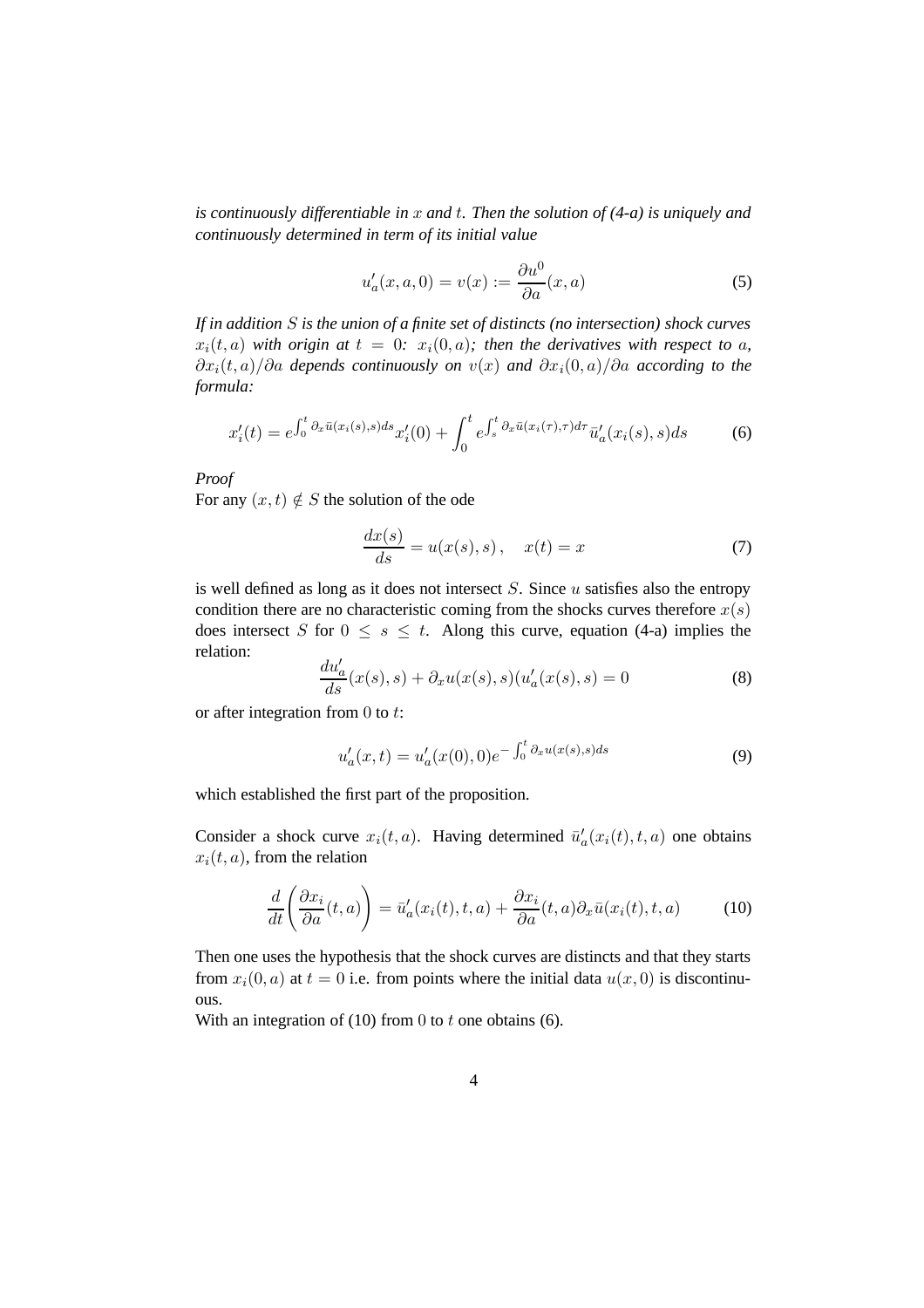#### **2.2 Standard Sensitivity Analysis for Darcy's Law**

For hydrostatic flows through porous media,

$$
v = \kappa \nabla \phi \quad \text{and} \quad \nabla \cdot v = 0 \quad \text{in } \Omega \subset R^d \tag{11}
$$

As  $\kappa$  is discontinuous from one geological layer to the next let S be such an interface. When  $\kappa$  is in  $L^{\infty}(\Omega)$   $\phi$  then is in  $H^{1}(\Omega)$  and continuous in  $\Omega$  when  $\kappa$  is piecewise  $C^1$ , even if it is discontinuous across a surface S.

**Proposition 3** *Let*  $\phi$  *be the unique solution of* (11) *and assume that*  $\kappa$  *has a discontinuity,* S(a)*, function of a parameter* a *then the derivative of* φ*,* φ <sup>0</sup> *with respect to a*, *is discontinuous across*  $S(a) = \{x(s) : s \in I_s \subset R^{d-1}\}\$  *and satisifies* 

$$
\nabla \cdot (\kappa \nabla \phi') = -\nabla \cdot (\kappa' \nabla \phi) \text{ in } \Omega \backslash S(a)
$$
  
\n
$$
[\phi'] = -x' \cdot [\nabla \phi] \text{ on } S
$$
  
\n
$$
[\kappa \frac{\partial \phi'}{\partial n}] = -x' \cdot \nabla [\kappa \frac{\partial \phi}{\partial n}] - [\frac{\kappa'}{\kappa}](\kappa \frac{\partial \phi}{\partial n}) - [\kappa \nabla \phi] \cdot n' \text{ on } S
$$
 (12)

*where all primes indicate a derivative with respect to* a *and* n *is the normal to* S *oriented from minus to plus while the jump bracket is*  $[\phi'] = \phi'^+ - \phi'^-$ .

#### *Proof*

From (11), (12-a) is obvious. Equation (12-b) comes from the differentiation in  $\alpha$ of the condition  $[\phi]_S = 0$ . Equation (12-c) is obtained by differentiating the jump condition  $[\kappa \partial_n \phi] = 0$ :

$$
[\kappa \frac{\partial \phi}{\partial n}]' + x' \cdot \nabla [\kappa \frac{\partial \phi}{\partial n}] = 0 \tag{13}
$$

The first term is

$$
[\kappa' \frac{\partial \phi}{\partial n}] + [\kappa \frac{\partial \phi'}{\partial n}] + [\kappa \nabla \phi \cdot n'] \tag{14}
$$

and the whole can be rewritten as (12-b).

**Remark 1** *This derivation is somewhat formal and difficult to justify because a lot of regularity is required form* φ*. Nevertheless intuitively it should be clear that there are enough conditions to have a unique*  $\phi'$ .

## **3 Derivatives in the Sense of Distributions**

We proceed now to rederive and reinterpret these two results above in the light of Distribution Theory.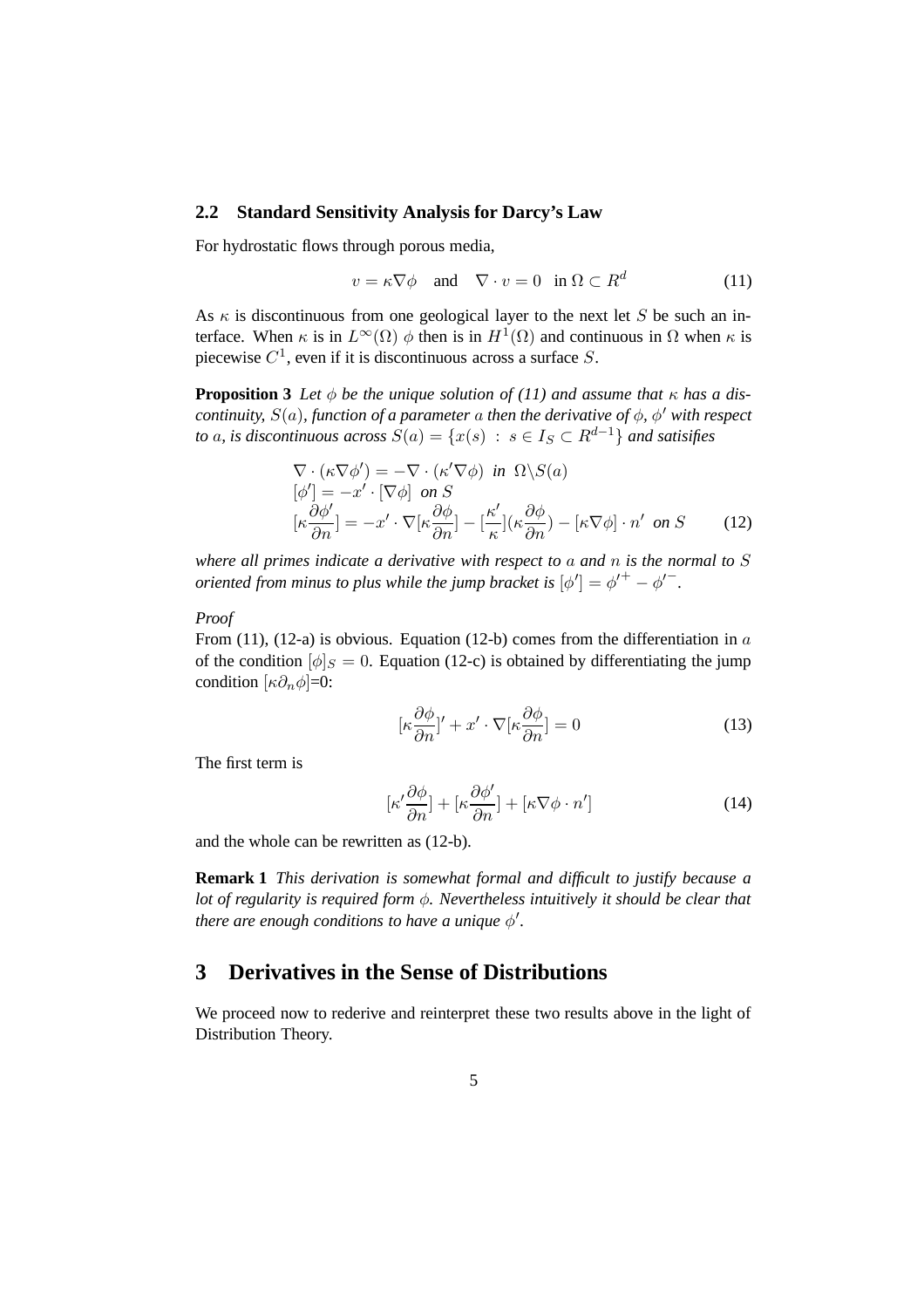## **3.1 Preliminaries**

Let  $\Omega$  be an open bounded set of  $R^d$  and A an interval of R. Consider a vector valued function from  $\Omega$  to  $R^d$  function of a parameter  $a \in A$ :

$$
(x,a) \in \Omega \times A \to v(x,a) \in R^d \tag{15}
$$

Let  $S(a)$  is a smooth surface which cuts  $\Omega$  into two parts  $\Omega^+, \Omega^-$ . Assume that the restrictions of  $v, v^{\pm}$  to  $\Omega^{\pm}$  are continuously differentiable. We denote by  $C_S^1$  the space of such functions.

Assume also that  $v$  is differentiable with respect to  $a$  everywhere except on  $S(a)$ and denote by  $v'_c$  $\frac{1}{a}$  this pointwise derivative.

We introduce the following notations:

- $x = x(s, a), s \in R^{d-1}$ , is a parametric representation of  $S(a)$
- $x'$  its partial derivative with respect to a.
- $Q = \Omega \times A$ ,  $\Sigma = \{(x, a) : x \in S(a), a \in A\}$
- $Q^{\pm} = \{(x, a) : x \in \Omega^{\pm}(a), a \in A\}$
- *n*, *n*<sub>Σ</sub>: the normals to *S*(*a*) and  $\Sigma$  pointing inside  $\Omega$ <sup>+</sup> and  $Q$ <sup>+</sup>.
- $[v] := v^+ v^-$  is the jump of v across  $S(a)$ .

**Proposition 4** Let v be a function in  $C_S^1$ . The derivative of v with respect to a, in *the sense of distribution* v 0 *, is*

$$
v' = v'_a - [v]x' \cdot n \delta_S \tag{16}
$$

where  $v_c'$  $\frac{a}{a}$  *is the pointwise derivative of v with respect to a and*  $\delta_S$  *is the Dirac function on S defined by*  $\int_{\Omega} w \delta_S = \int_S w \ \forall w \in \mathcal{D}(\Omega)$ .

*Proof* For clarity we do the proof for  $d = 3$  only. By definition of derivatives in the sense of distributions,

$$
\forall w \in \mathcal{D}(Q) : \quad \int_{Q} v'w = -\int_{Q} vw' \tag{17}
$$

Let us make use of the fact that  $v^{\pm} := v|_{\Omega^{\pm}}$  are smooth:

$$
\int_{Q} v w' = \int_{Q^{-}} v^{-} w' + \int_{Q^{+}} v^{+} w'
$$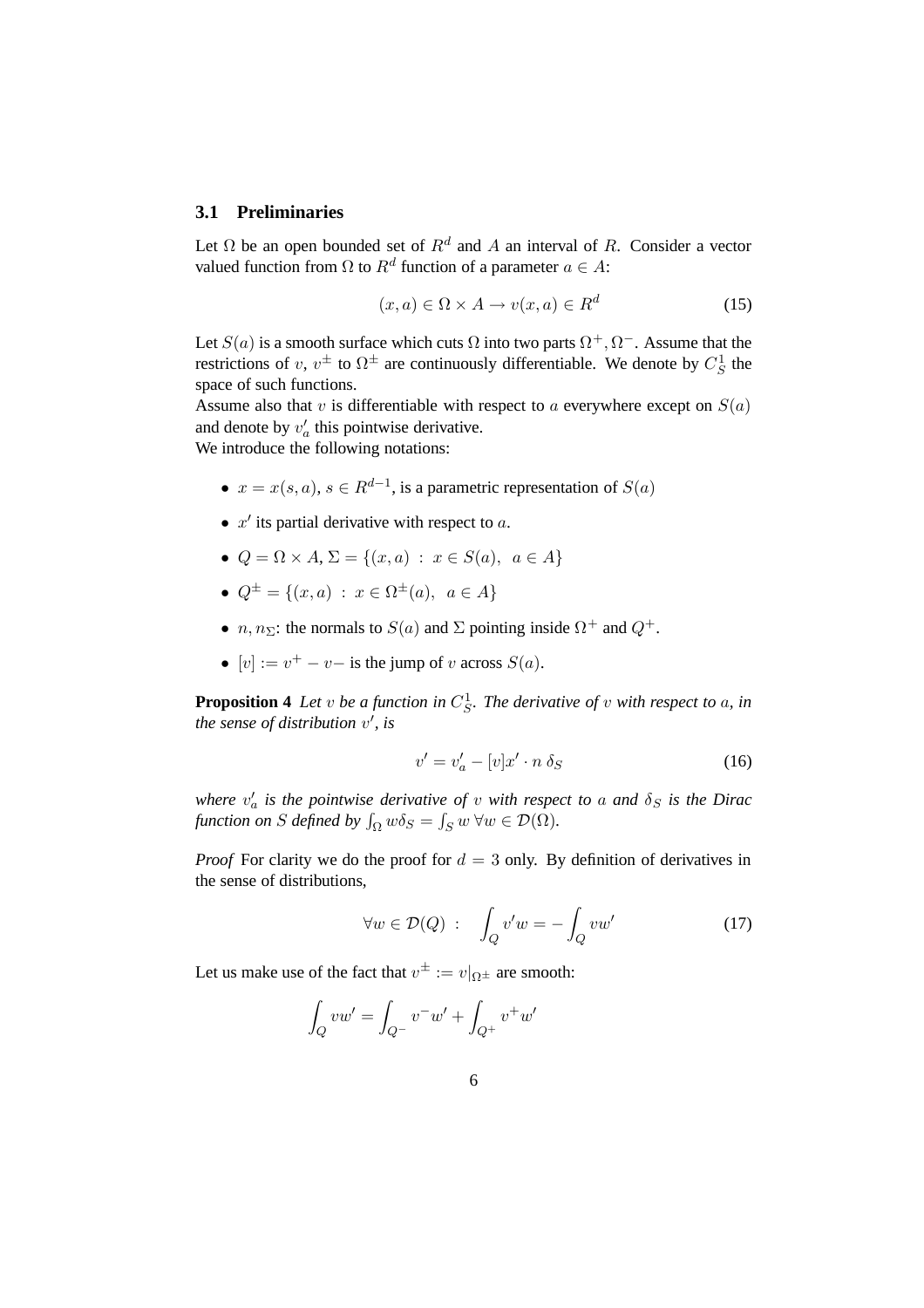$$
= -\int_{Q^{-}} v^{-\prime}w - \int_{Q^{+}} v^{+\prime}w + \int_{\Sigma} (v^{+} - v^{-})n_{\Sigma d+1}w \tag{18}
$$

where  $n_{\Sigma d+1}$  is the last component of the normal to  $\Sigma$ . If  $\Sigma$  has for equation  $\sigma(x,a) = 0$ , then a normal is  $(\partial_x \sigma, \partial_a \sigma)^T$ . Now if  $x = x(s,a)$  is an parametric representation of  $S(a)$  then  $\sigma(x(s, a), a) = 0$  for all  $a$  so  $(\partial_x \sigma)x' + \partial_a \sigma = 0$ . This shows that the normal to  $\sigma$  is also  $(n, -x' \cdot n)$  because  $\partial_x \sigma$  is n, a normal to S.

**Corollary 1**

$$
(\nabla \phi)' = \nabla \phi'_a - \delta_S \left[\frac{\partial \phi}{\partial n}\right] x' \cdot n \tag{19}
$$

**Proposition 5** *Let v be tangent to*  $S(a)$ *, then* 

$$
\nabla \cdot (v \delta_S) = \delta_S \nabla_S \cdot v \tag{20}
$$

*where*  $\nabla_S \cdot$  *is the surface divergence on S*.

*Proof*

$$
\int_{\Omega} v \delta_S \cdot \nabla w = \int_S v \cdot \nabla w
$$
\n
$$
= \sum_{i=1}^{d-1} \int_S v \cdot s^i \partial_{s^i} w = -\sum_{i=1}^{d-1} \int_S \partial_{s^i} v \cdot s^i w
$$
\n(21)

Consequently from (16) we have the following property.

**Corollary 2** If  $[v \cdot n] = 0$  *and the pointwise derivative in a,*  $v'_a$  *has a trace left and right of* S*,*

$$
\nabla \cdot v' = \nabla \cdot v'_a + [v'_a \cdot n] \delta_S - \delta_S \nabla_S \cdot ([v]x' \cdot n)
$$
 (22)

**Remark 2** *Notice that*  $v'_c$ a *being discontinuous across* S*, its divergence contains also a Dirac mass and*  $\nabla \cdot v'_a + v'_c$  $\int_a^t \cdot n \, dS \,$  is  $\nabla \cdot v'_a$ a *in the distribution sense.*

#### **Symbolic Notation**

Let  $f, g$  be functions of  $C_S^1$ , differentiable with respect to a in  $\Omega^{\pm}$ . Let

$$
\bar{f} = f^{\pm} \text{ in } \Omega^{\pm} \text{ and } \frac{(f^+ + f^-)}{2} \text{ on } S(a) \text{ and similarly for } g. \tag{23}
$$

*Then*

$$
(fg)' = f'\bar{g} + \bar{f}g'
$$
 (24)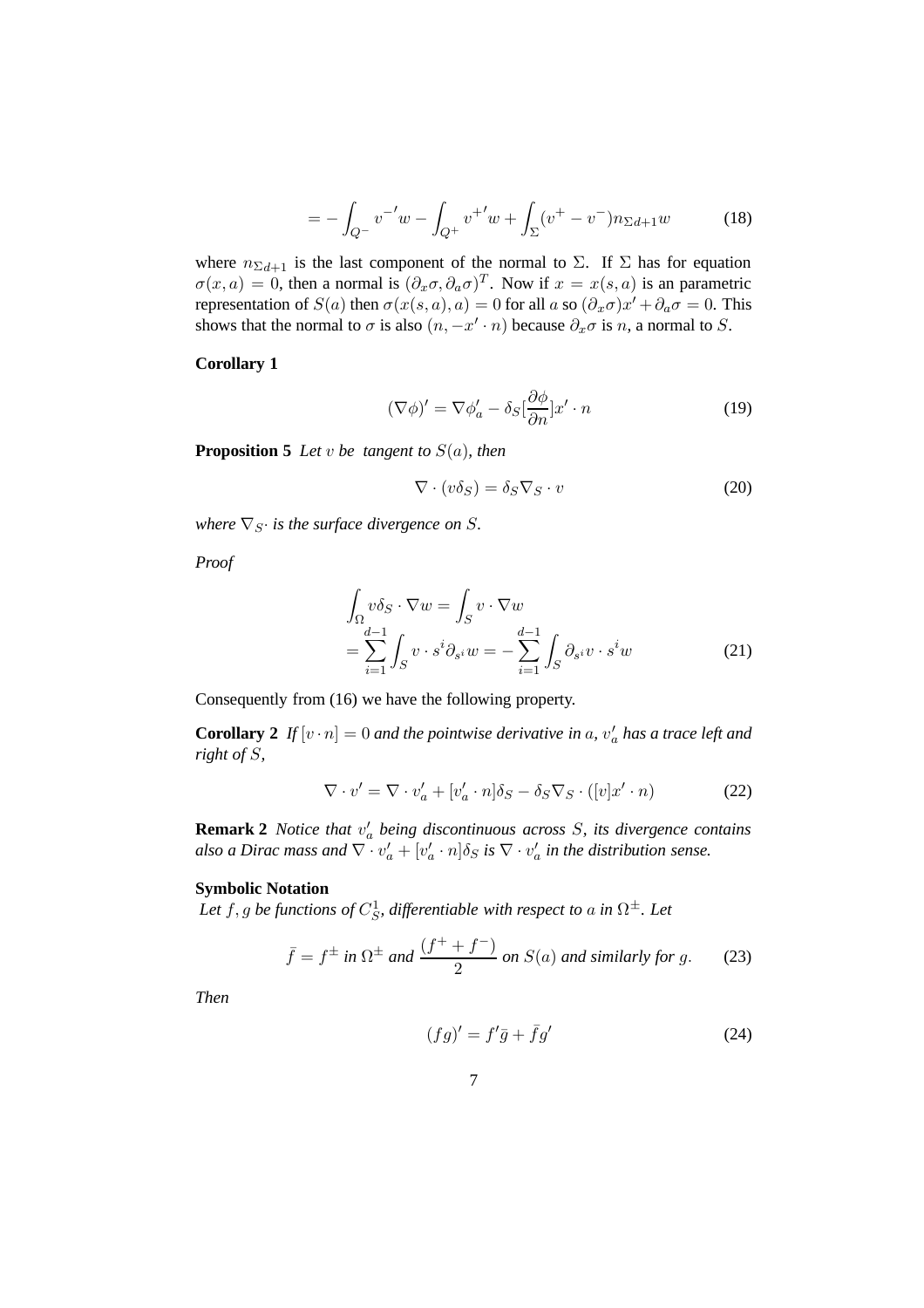#### *Justification*

Derivatives of  $fg$ , f and g may have Dirac masses on  $S(a)$ , but by the identity  $[f g] = \overline{f}[g] + [f]\overline{g}$ , we have equality of the Dirac masses (see Proposition 4). Within  $\Omega^{\pm}$  equation (24) is obviously true.

**Remark 3** Such definition is of course symbolic because it makes no sense to define a function on a set of measure zero, but it allows to go further in a symbolic calculus of derivatives for products as we shall see below for Darcy's law and for the shallow water equations.

Furthermore note that we do not provide a rule to compute  $(g\bar{h})'$  for instance, except in the case of Corollary 2, which makes it difficult to apply the above formula recursively to compute triple products such as  $(fgh)'$ . As is well known products of distributions are dangerous objects.

#### **3.2 Sensitivity Analysis for Burger's equation (II)**

Let  $v = (v_1, v_2)^T$ ,  $v_1 = u$ ,  $v_2 = u^2/2$ . Calling  $x_1 = t$ ,  $x_2 = x$ , we see that (2) is  $\nabla \cdot v = 0.$ 

Furthermore v is smooth except across the shock  $S = (t, x(t))$ , and  $n = (-\dot{x}, 1)^T / \sqrt{1 + \dot{x}^2}$ ; Proposition 4 says that

$$
u' = u'_a - [u] \frac{x'}{\sqrt{1 + \dot{x}^2}} \delta_S \qquad (\frac{u^2}{2})' = uu'_a - [\frac{u^2}{2}] \frac{x'}{\sqrt{1 + \dot{x}^2}} \delta_S \quad (25)
$$

Similarly Corollary 2 says that

$$
0 = \nabla \cdot v' = \nabla \cdot v'_a + [v'] \cdot n\delta_S - d_t([v \cdot s]x')\delta_S = \partial_t u'_a + \partial_x (uu'_a) - [u'_a]\dot{x} + [uu'_a] - d_t(x'\frac{[u] + [\frac{u^2}{2}]\dot{x}}{1 + \dot{x}^2})\delta_S
$$
(26)

where  $\partial_t$  and  $\partial_x$  are classical derivatives and  $s = (1, \dot{x})^T / \sqrt{1 + \dot{x}^2}$ . Recall that  $\dot{x} = \bar{u}$  and that  $[uu'_a] = \bar{u}[u'_a]$  $a'$ <sub>a</sub>] + baru'<sub>c</sub>  $a'[u]$ . We have introduced the notation

$$
d_t f := \frac{\partial f}{\partial t}(x(t), t, a) = \partial_t f + \dot{x}\partial_x f
$$
 for the time derivative on  $x(t)$  (27)

to emphasize the difference with  $\partial_t f$ . As  $[u] + \left[\frac{u^2}{2}\right]$  $\frac{u^2}{2}$ ] $\dot{x} = [u](1 + \dot{x}^2)$  we have:

**Proposition 6** *Burger's equation differentiated with respect to a parameter* a *in the initial data is*

$$
\partial_t u'_a + \partial_x (u u'_a) = 0 \quad \text{in } \Omega \backslash S
$$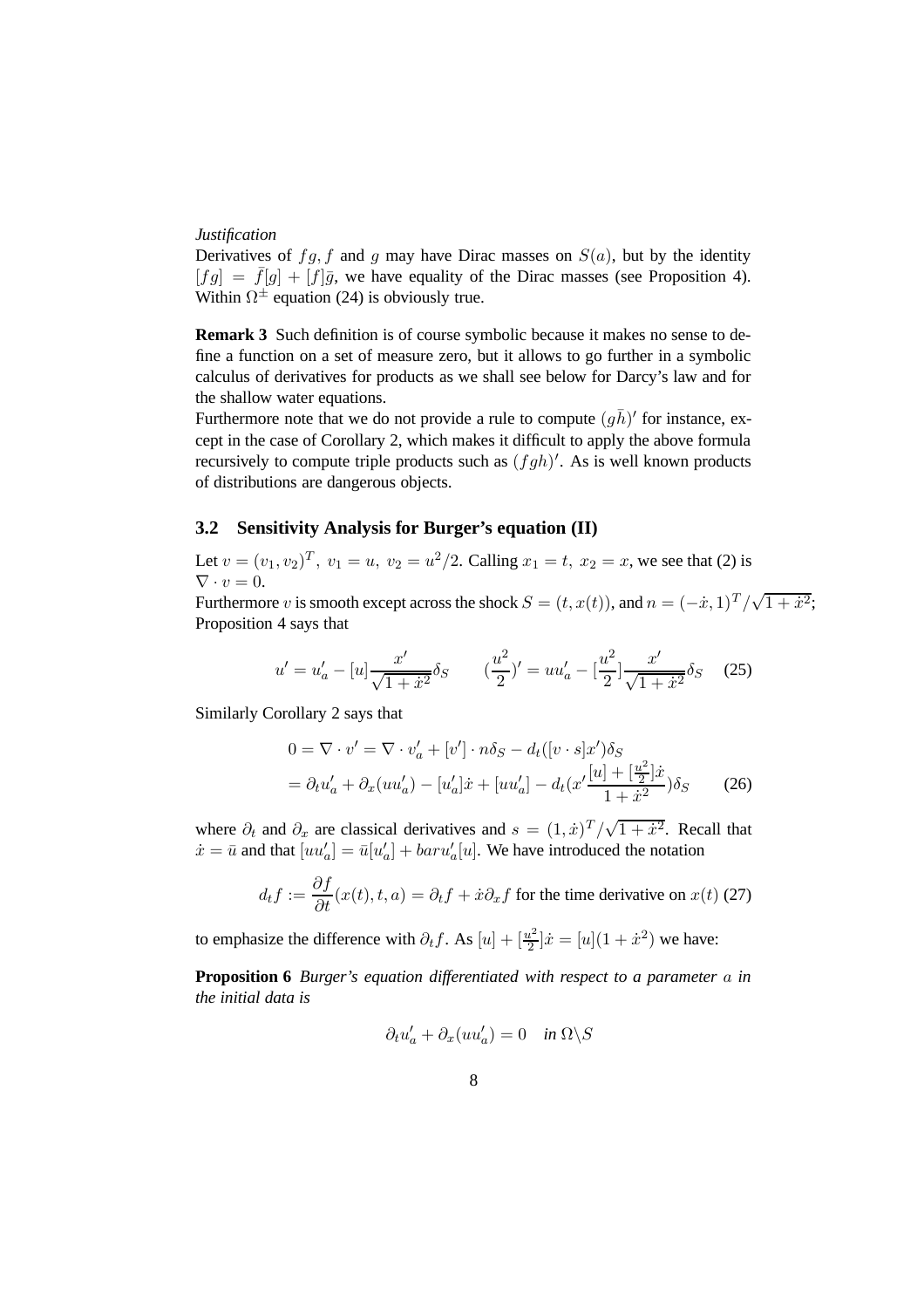$$
-[u]\bar{u}'_a + d_t([u]x') = 0 \quad on \ S \tag{28}
$$

*with*  $\bar{u}'_a = (u^+{}'_a + u^-'{}_c$  $'_{a})/2.$ 

**Proposition 7** *Equation (28-b) is the derivative of the Rankine-Hugoniot conditions with respect to the parameter in the initial data.*

*Proof* The Rankine-Hugoniot condition is

$$
\dot{x} = \bar{u}|_{x=x_S(t,a)}.
$$
 Differentiated in *a* it is:  $\dot{x}' = \bar{u}'_a + x'\partial_x\bar{u}.$  (29)

Recall the identities

$$
\partial_x(\bar{u}[u]) = \bar{u}\partial_x[u] + [u]\partial_x\bar{u} = \partial_x[\frac{u^2}{2}] = -\partial_t[u] = -d_t[u] + \bar{u}\partial_x[u]
$$
(30)

Multiplied by  $[u]$ , (29) gives

$$
[u]\dot{x}' = [u]\bar{u}'_a + [u]x'\partial_x\bar{u} = [u]\bar{u}'_a - x'd_t[u]
$$
  
\n
$$
\Rightarrow d_t([u]x') = [u]\bar{u}'_a \tag{31}
$$

which is (4-b).

**Proposition 8** *Equation (4-a) read in the sense of Distribution theory contains (4-b).*

*Proof*

As explained above,

$$
\partial_t u' + \partial_x (uu') = 0
$$
 is  $\nabla \cdot \begin{pmatrix} u' \\ uu' \end{pmatrix} = 0$  and also  $\nabla \cdot \begin{pmatrix} u \\ \frac{u^2}{2} \end{pmatrix}' = 0$  (32)

Now by Proposition 2

$$
0 = \nabla \cdot \left(\frac{u}{\frac{u^2}{2}}\right)' = \nabla \cdot \left(\frac{u'}{uu'}\right) + ([u']\dot{x} - [uu'] - d_t([u]x'))\delta_S \quad (33)
$$

which is also

$$
0 = \partial_t u' + \partial_x (uu') - ([u]\bar{u}' + d_t([u]x'))\delta_S \tag{34}
$$

So we must have (4-a) in  $\Omega \backslash S$  and by density this shows that (4-b) holds on S.

**Remark 4** *Uniform BV estimates for nonlinear hyperbolic systems in one space variable with convenient hypotheses show that for any continuous test function with compact support*  $\varphi$ *,* 

$$
\lim_{\delta a \to 0} \int_{Q} \frac{u(x, t, a + \delta a) - u(x, t, a)}{\delta a} \varphi = \int_{Q} u' \varphi \tag{35}
$$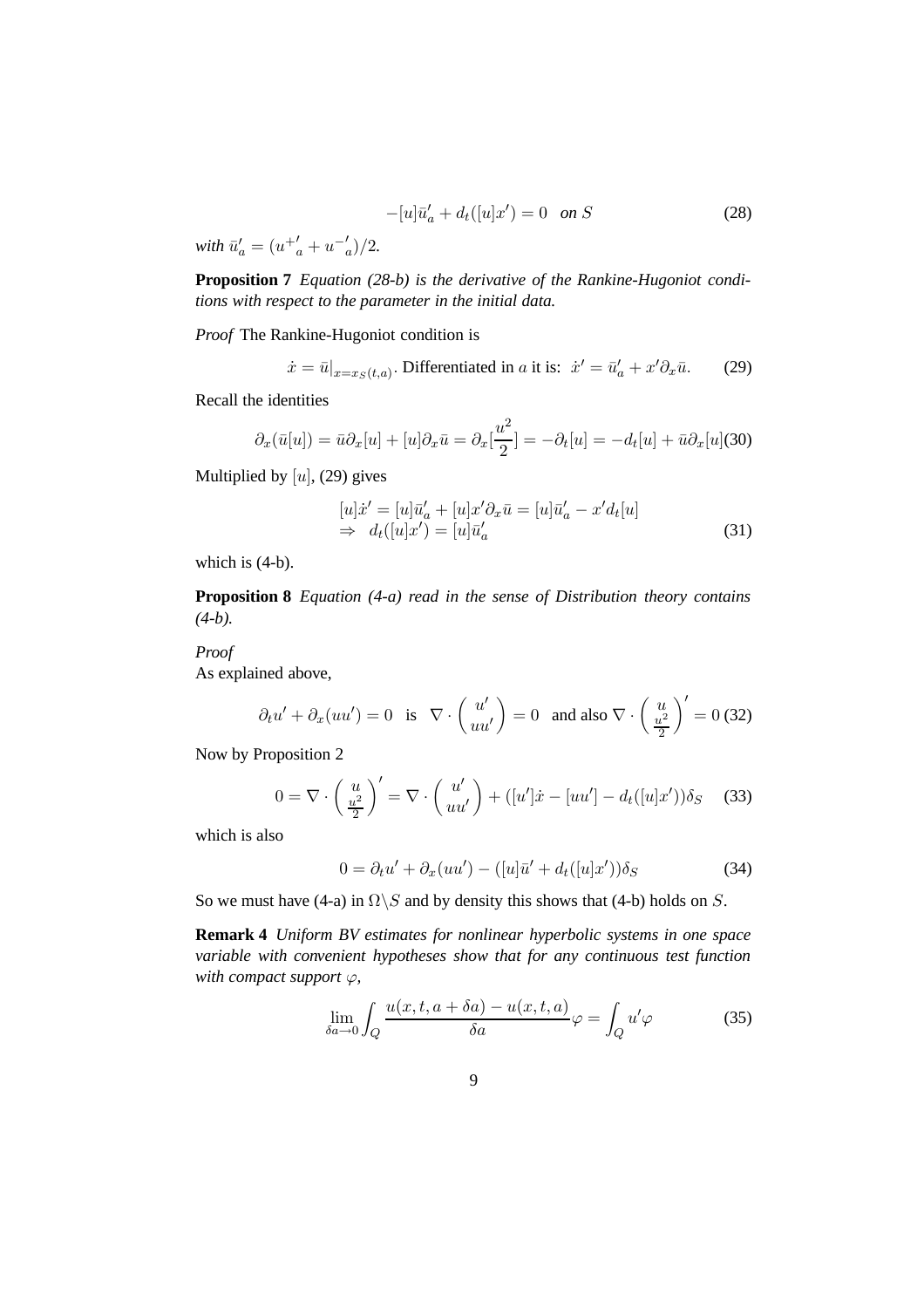**Numerical Consequences** Finite volume methods are based on the weak form of the Burger equation and a finite difference approximation of the time derivative. From the above we learn that a space-time approximation such as used by Johnson[2] would be preferable because it would be potentially capable of handling the singularities of  $u'$ . A formulation based on

$$
\int_{Q} u' \partial_t w + uu' \partial_x w = 0 \tag{36}
$$

would contain the differentiated Rankine-Hugoniot condition. Still  $u'$  has a Dirac singularity on  $S(a)$  and special numerical care must be applied to handle it, such as explicitly writing the Dirac masses hidden in (36)

$$
\int_{Q} u' \partial_t w + uu' \partial_x w - \int_0^T [u] x' \frac{dw}{dt} (x(t), t) = 0 \tag{37}
$$

This is an immediate consequence of Proposition 4. More generally:

**Corollary 3** Let uv be  $C_S^1$  functions of  $(x, t) \in Q := \Omega \times (0, T)$ ; let  $u', v'$  be their *derivative with respect to* a *in the sense of distribution. Assume that, in the sense of distribution,*

$$
\partial_t u + \partial_x v = 0, \quad \partial_t u' + \partial_x v' = 0.
$$
\n(38)

*Then*

$$
\int_{Q} (u'_a \partial_t w + v'_a \partial_x w) - \int_0^T [u] x' \frac{dw}{dt} (x(t), t) = 0 \tag{39}
$$

*Proof:* By definition  $\int_Q (u' \partial_t w + v' \partial_x w = 0$ , therefore, by Proposition 4

$$
\int_{Q} (u'_{a} \partial_t w + v'_{a} \partial_x w - \int_{\Sigma} [u] (\partial_t w + [v] \partial_x w) x' \cdot n = 0. \tag{40}
$$

Now by (41-a)  $[v] = [u]\dot{x}$  and  $x' \cdot nd\sigma = x'dt$ .

#### **3.3 Sensitivity Analysis for Darcy's Law (II)**

**Proposition 9** *If*  $\phi$  *satisfies*  $\nabla \cdot (\kappa \nabla \phi) = 0$  *and*  $\kappa$  *is discontinuous on*  $S(a)$  *then the derivative of* φ <sup>0</sup> *with respect to* a *is discontinuous across* S(a) *and satisifies*

$$
\nabla \cdot (\bar{\kappa} \nabla \phi' + \kappa' \overline{\nabla \phi}) = 0 \tag{41}
$$

with  $\kappa' = \kappa'_a - \delta_S[\kappa]x' \cdot n$  where  $x = x(s, a)$  is the equation of S. The meaning of  $\nabla \cdot ([\kappa]x' \cdot \tilde{n} \nabla \phi' \delta_S)$  *is given by Corollary 2.*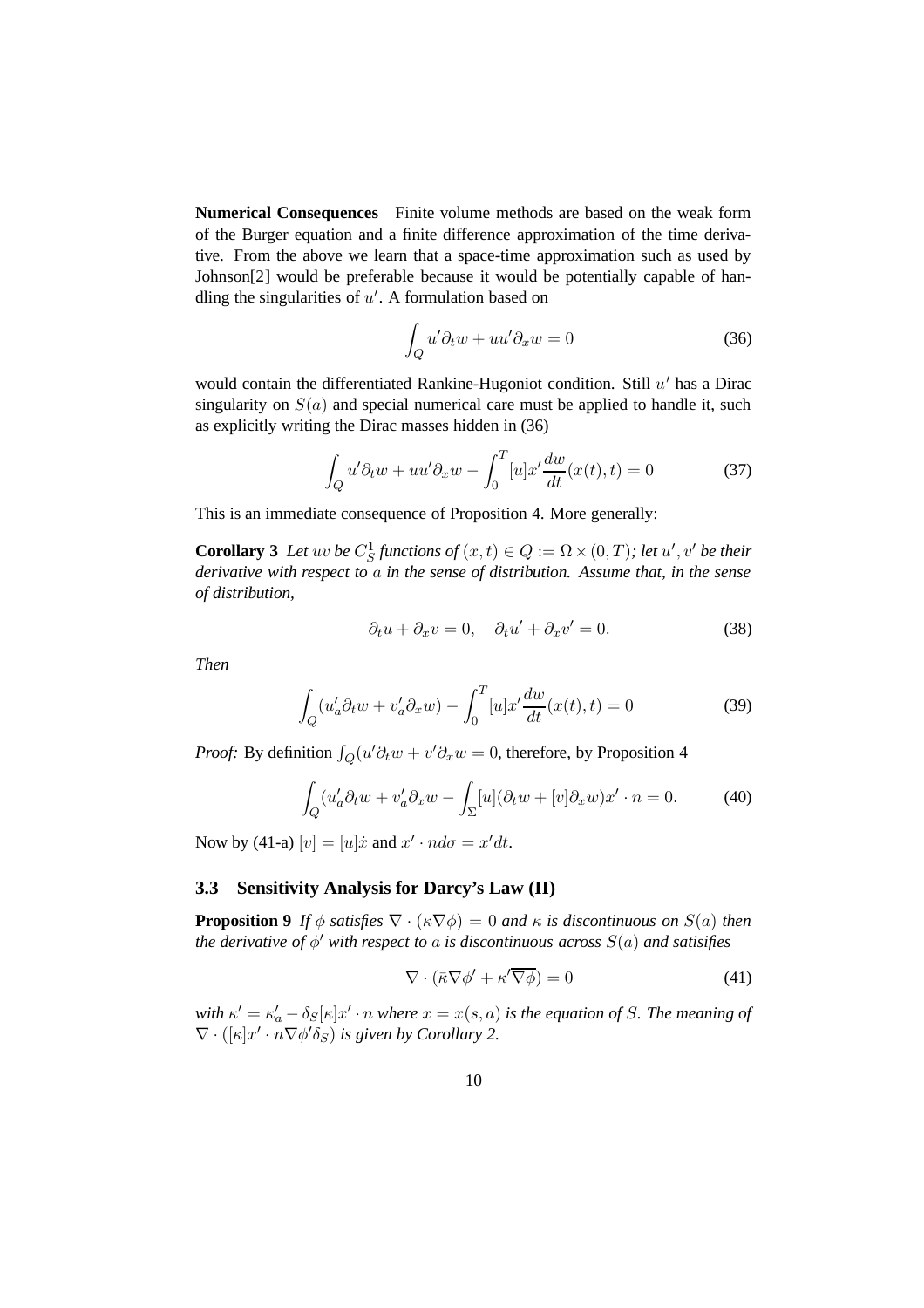*Proof*

By Proposition 4 we see that, with  $v = \kappa \nabla \phi$ ,

$$
v' = (\kappa \nabla \phi)'_a - [\kappa \nabla \phi \cdot n] x' \delta_S = (\kappa \nabla \phi)'_a \tag{42}
$$

because the normal composent of  $\kappa \nabla \phi$  does not jump across S. With the symbolic notations ( 24),

$$
v' = (\kappa \nabla \phi)' = \kappa' \overline{\nabla \phi} + \bar{\kappa} \nabla \phi'
$$
 (43)

which, by Proposition 4 and Corollary 1 is

$$
v' = \kappa_a' \nabla \phi + \kappa \nabla \phi_a' - \delta_S x' \cdot n([\kappa] \bar{\nabla} \phi \cdot n + \bar{\kappa} [\nabla \phi] \cdot n)
$$
  
=  $\kappa_a' \nabla \phi + \kappa \nabla \phi_a' - \delta_S x' \cdot n[\kappa \nabla \phi]$  (44)

but the last term is zero. By Corollary 2:

$$
0 = \nabla \cdot v' = \nabla \cdot v'_a - \partial_s([\kappa \partial_s \phi] x')
$$
 (45)

which can be summed up as

$$
\nabla \cdot (\bar{\kappa} \nabla \phi') = -\nabla \cdot (\kappa' \overline{\nabla \phi}) \tag{46}
$$

If  $\kappa$  is piecewise constant, then  $\kappa'_a = 0$  and  $[\phi] = 0 \Rightarrow [\partial_s \phi] = 0 \Rightarrow [\kappa \partial_s \phi] = 0$ therefore  $\nabla \cdot v' = 0$  and  $v' = \kappa \nabla \phi'$ . However it is not a standard problem because the solution is in  $L^2(\Omega)$  only and it jumps across S of a known quantity. The problem can be written in mixed form with the usual understanding of derivatives:

$$
v' \in H(\text{div}, \Omega), \ \phi' \in L^2(\Omega) \ : \ \nabla \cdot v' = 0, \ \nabla \phi' - \frac{1}{\kappa} v' = [\frac{1}{\kappa}] v \cdot n x' \cdot n \delta_S. \tag{47}
$$

So we have the following

**Corollary 4** *Equation (41) contains the derivative with respect to* a *of the transmission conditions on*  $S(a)$ :  $\frac{d}{da}([\phi]_{x=x(a)}) = 0$  and  $\frac{d}{da}([\kappa \frac{\partial \phi}{\partial n})]$  $\frac{\partial \varphi}{\partial n}]_{x=x(a)})=0$ 

To illustrate the usefulness of the symbolic notation introduced with (24) let us show that (47) can be derived directly.

From the definition of  $v, v = \kappa \nabla \phi$ , when  $\kappa$  is piecewise constant on both sides of  $S(a)$ , we find that

$$
v' = \bar{\kappa}\nabla\phi' + \kappa'\overline{\nabla\phi} = \bar{\kappa}\nabla\phi' - [\kappa]\overline{\nabla\phi}x'\delta_S
$$
\n(48)

Now

$$
0 = [\kappa \nabla \phi] = [\kappa] \overline{\nabla \phi} + \bar{\kappa} [\nabla \phi]
$$
\n(49)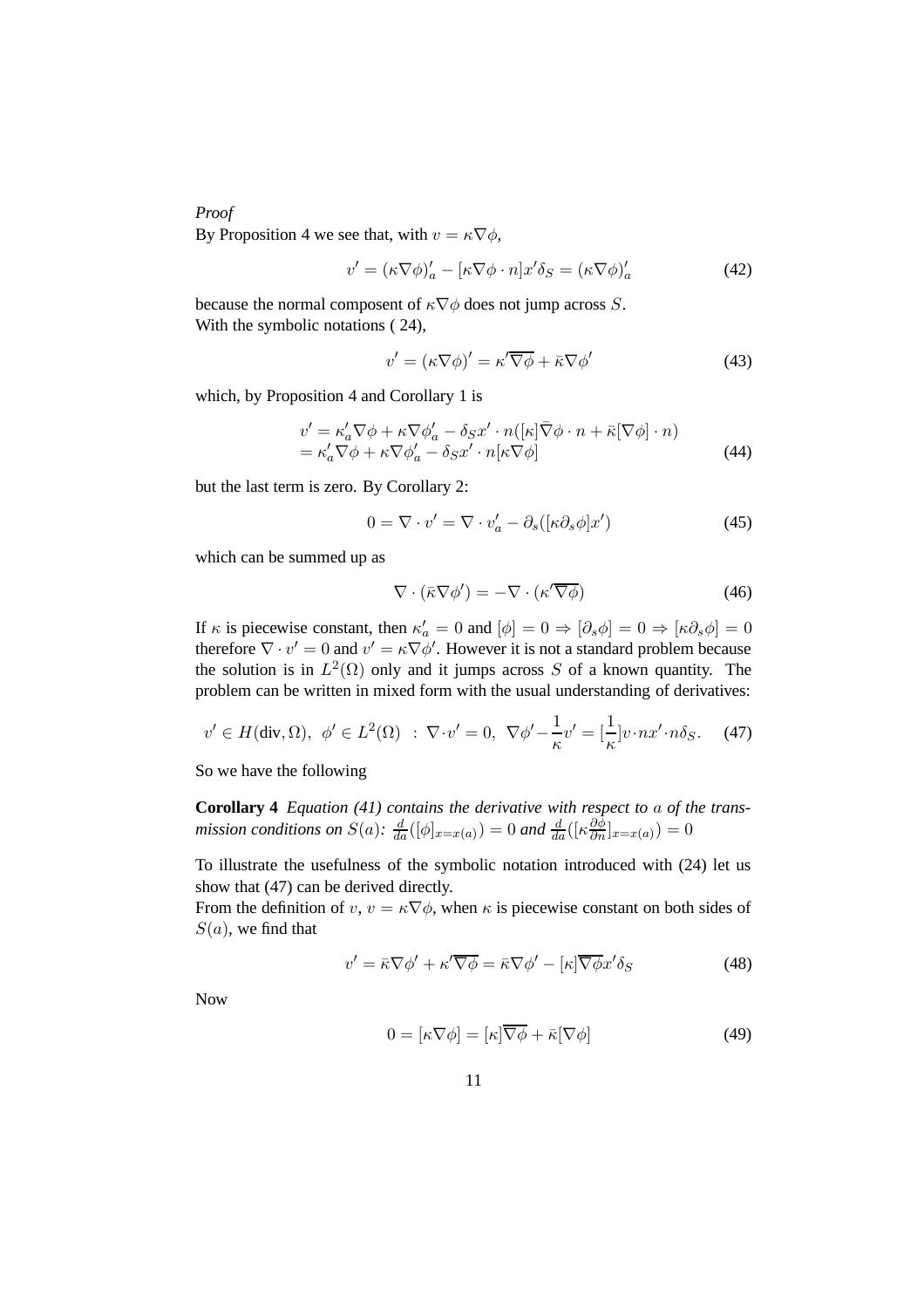and

$$
[\nabla \phi] = [\frac{\kappa \nabla \phi}{\kappa}] = \overline{(\frac{1}{\kappa})} [\kappa \nabla \phi] + [\frac{1}{\kappa}] \overline{\kappa \nabla \phi} = [\frac{1}{\kappa}] \overline{\kappa \nabla \phi}
$$
(50)

so,

$$
[\kappa]\overline{\nabla\phi} = \left[\frac{1}{\kappa}\right]\overline{\kappa\kappa\nabla\phi}
$$
\n(51)

and (47-b) is recovered.

**Remark 5** *An equation like (48) is hard to read; with the foreknowledge that* v 0 *does not have a Dirac mass it means that* φ <sup>0</sup> *has one and its weight is given by the last term. Then, outside*  $S(a)$  *it means that*  $v' = \kappa \nabla \phi'$ *, and so if these have traces right and left of*  $S(a)$  *then it contains also the equation*  $[\kappa \nabla \phi' \cdot n] = [v']$ *.* 

#### **3.4 The Shallow Water Equations**

In  $R^d$ ,  $d = 1,2$  or 3, consider

$$
\partial_t \rho + \nabla \cdot (\rho u) = 0 \n\partial_t (\rho u) + \nabla \cdot (\rho u \otimes u) + \nabla \rho = 0.
$$
\n(52)

With appropriate initial and boundary conditions, the water height  $\rho$  and its velocity u are uniquely defined, at least when  $d = 1$  (see Lions[1]). Across shocks S the Rankine-Hugoniot conditions are

$$
[\rho]\dot{x} + [\rho u] \cdot n = 0 \qquad [\rho u]\dot{x} + [\rho u \otimes u \cdot n] + [\rho]n = 0 \tag{53}
$$

Consider the mono dimensional case only,  $d = 1$ .

Differentiating (52-53) is easier to do in terms of the flux velocity  $v = \rho u$ . For shocks normal to the flow  $u$ , let  $\nu$  be the norm of  $v$ :

$$
\partial_t \rho' + \partial_x v' = 0 \n\partial_t v' + \partial_x (\rho^{-1}(v \otimes v' + v' \otimes v) - \rho' \rho^{-2} v \otimes v) + \partial_x \rho' = 0 \n[\rho']\dot{x} + [\rho]\dot{x}' + [\nu'] + \dot{x}x' \cdot \partial_x[\rho] + x' \cdot \partial_x[\nu] = 0 \n[\nu']\dot{x} + [\nu]\dot{x}' + ([\rho^{-1}\nu^2 + \rho])' + \dot{x}x'\partial_x \nu \n+ x'\partial_x(\rho^{-1}\nu^2 + \rho) = 0
$$
\n(54)

Alternatively, in the variable (t,x), equation (52-a) is a divergence of  $V = (\rho, v)^T$ and so the same result can be obtained in the sense of Distribution theory by Corollary 2. However in order to differentiate the products we need to write the equations as:

$$
\partial_t \rho + \partial_x v = 0 \qquad \partial_t v + \partial_x (vu) + \partial_x \rho = 0 \qquad v = \rho u \tag{55}
$$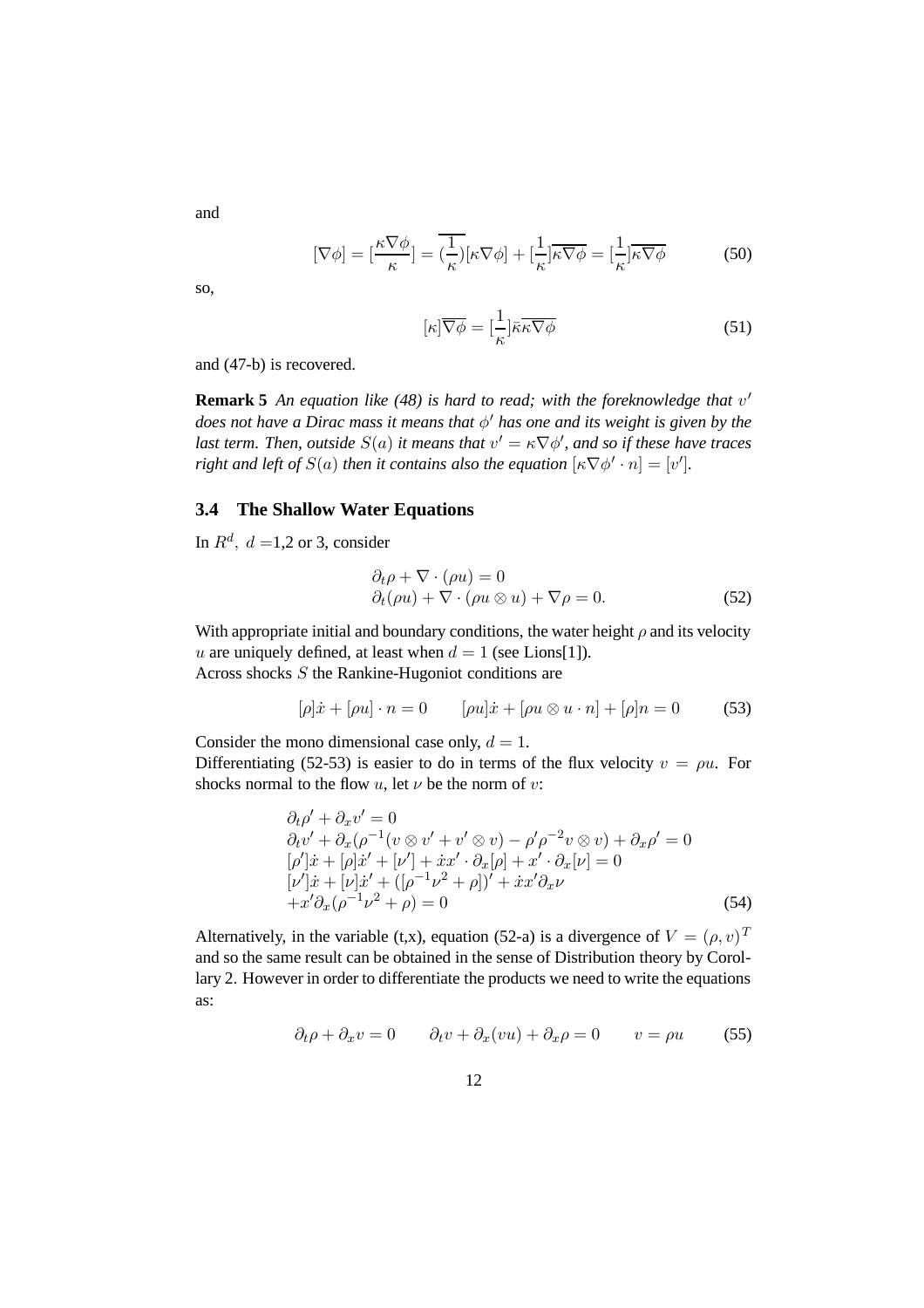Then its derivative is

$$
\partial_t \rho' + \partial_x v' = 0
$$
  
\n
$$
\partial_t v' + \partial_x (v'\bar{u} + \bar{v}u' + \rho') = 0
$$
  
\n
$$
v' = \rho' \bar{u} + \bar{\rho}u'
$$
\n(56)

**Interpretation** As for Burger's equation (56) contains the standard derivative of (52) and 3 jump conditions involving [u], [v], [ $\rho$ ],  $x'$ . System (52) is of the form

$$
\partial_t W + \partial_x F(W) = 0 \tag{57}
$$

with  $W = (\rho, \rho u)^T$ , therefore the linearized equation for V and the differentiated equations have the same jacobian matrix  $A_{ij} = \partial_{W_i} F(W)_i$ ,  $i, j = 1, 2$ . The analysis of shocks is based on the computation of eigenvalues and eigenvectors of A. For One-Shocks for the shallow water system one Riemann invariant is computed from characteristics on the right side of the shock with a transmission condition for the left side one while the other invariant is computed with left and right characteristics independently on both sides of the shock, without transmission condition across the shock while . This means that the jump of this second invariant is fixed by (56) understood in the classical sense. So we have the 3 jump conditions yielded by (56) in the distribution sense for [u], [v], [ $\rho$ ],  $x'$  but with one more equation dues to the knowledge of the jump of the second Riemann invariant.

**Remark 6** If we had in the momentum equation  $\rho^{\gamma}$  instead of  $\rho$ , the same analysis applies. The momentum equation is the divergence of  $(v, vu + \rho^{\gamma})^T$  so the terms which appears in the jump condition is  $[v]\dot{x} + [vu + \rho^\gamma]$  and it is also the jump found when

$$
\partial_t v' + \partial_x (u'\bar{v} + \bar{u}v' + a') = 0
$$

but we must find a such that  $\bar{a}[rho] = \rho^{\gamma}$ . When  $\gamma = 3/2$  (air) it can be done as follows:

$$
b2 = \rho, a = b\rho \Rightarrow 2\bar{b}b' = \rho', a' = \bar{b}\rho' + b'\bar{\rho}
$$
  

$$
\Rightarrow a' = \frac{\sqrt{\rho}}{\sqrt{\rho}} + \bar{\rho}\frac{\rho'}{2\sqrt{\rho}}
$$
(58)

## **4 Euler's Equations**

Perfect inviscid fluids are governed also by (52) but p is not a function of  $\rho$  and there is an additional equation for the conservation of energy:

$$
\partial_t \theta + \partial_x (v(\frac{u^2}{2} + \theta)) = 0 \quad \text{with } \theta = \frac{\gamma}{\gamma - 1} \frac{p}{\rho}
$$
 (59)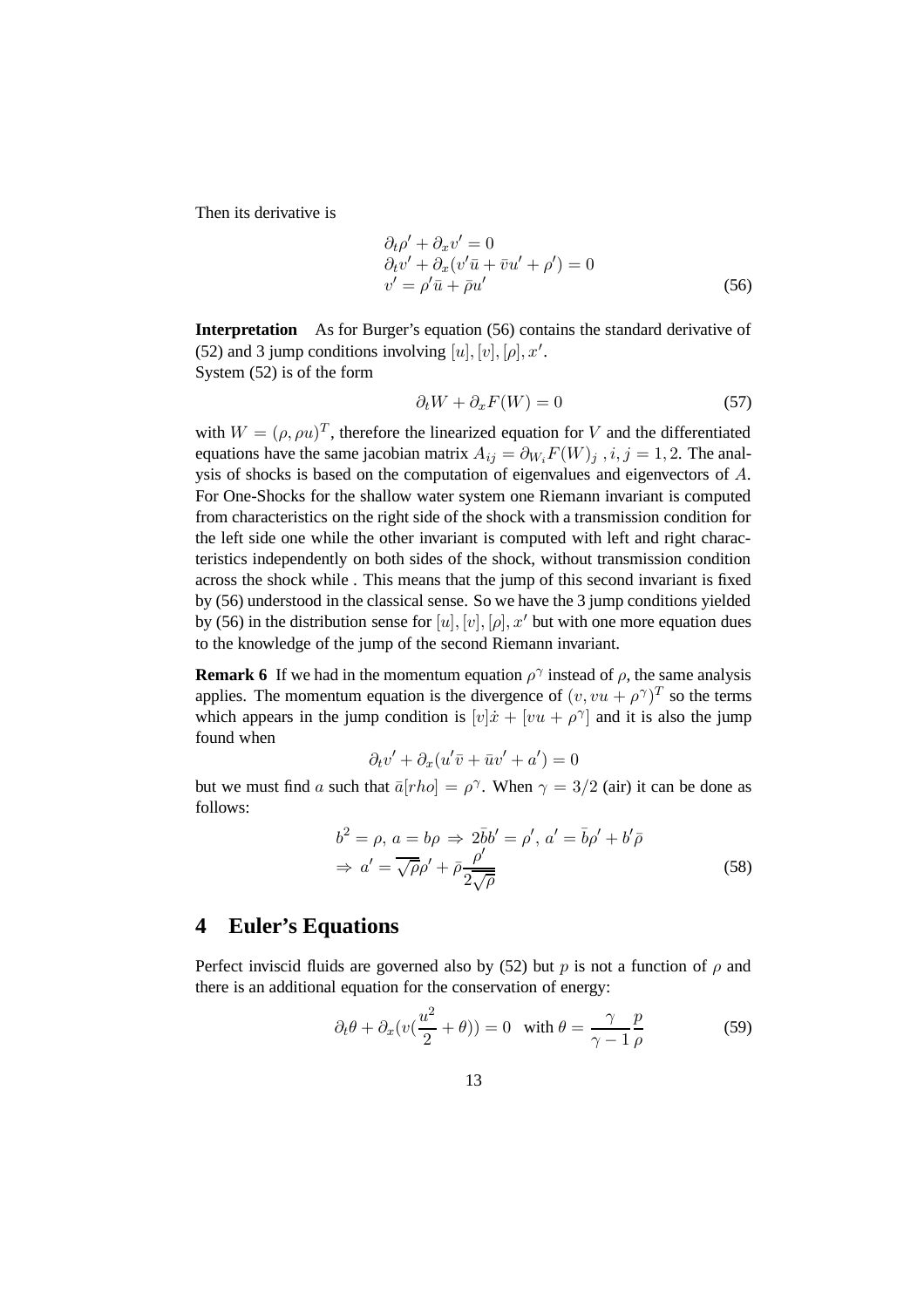To decompose all products into binary multiplications we multiply by  $\rho$  the second equation and set  $w = u^2/2$ . Differentiation leads to

$$
\partial_t \theta' + \partial_x (v' \bar{w} + \bar{v} w' + \theta') = 0 \qquad \frac{\gamma}{\gamma - 1} p' = \bar{\theta} \rho' + \bar{\rho} \theta' \qquad w' = \bar{u} \psi(60)
$$

Therefore the result is

$$
\partial_t \rho' + \partial_x (\bar{\rho} u' + \bar{u} \rho') = 0
$$
  

$$
\frac{\partial_t (\bar{\rho} u' + \bar{u} \rho') + \partial_x (\bar{u}^2 \rho' + (\bar{\rho} \bar{u} + \bar{\rho} \bar{u}) u' + p') = 0}{\gamma - 1} \partial_t (\frac{p'}{\bar{\rho}} - (\frac{\gamma}{\rho}) \rho') + \partial_x (\frac{\gamma}{\gamma - 1} ((\frac{p'}{\bar{\rho}} - (\frac{p}{\rho}) \rho') \bar{\rho} \bar{u} + (\frac{p}{\rho}) (\bar{\rho} u' + \bar{u} \rho')) + (\bar{u} \bar{\rho} \bar{u} + \frac{\bar{u}^2 \bar{\rho}}{2}) u' + \frac{\bar{u}^2 \bar{u}}{2} \rho') = 0
$$

# **5 Conclusion**

We have seen that equations in divergence form can be differentiated even in the presence of shocks. The differentiated equation, taken in the sense of distribution, contains the transmission condition across the shock which fixes its motion. Therefore integration by parts of the differentiated equation is valid and numerical methods based on space time finite volume or finite element method should work. Other equations can be analyzed also by this method, such as the transonic equation [11] [6]. This will be done in a forthcoming publication.

## **References**

- [1] Lions, P.-L. *Mathematical Topics in Fluid Mechanics* Vol 1. Oxford University Press (1996).
- [2] Eriksson, K. and Johnson, C. and Larsson, S. Adaptive finite element methods for parabolic problems. VI. Analytic semigroups. SIAM J. Numer. Anal., (35), p1315–1325, (1998)
- [3] Bernardi, C. and O. Pironneau. Sensitivities to discontinuities in Darcy's Law. Compte Rendus de l'Académie des Sciences. Serie I (to appear, Dec. 2002).
- [4] Di Cesare N. and O. Pironneau. Shock sensitivity analysis. *Computational Fluid Dynamics Journal*, 9(2), 2000.
- [5] Giles M.A. and N.A. Pierce. Analytic adjoint solutions for the quasi-onedimensional euler equations. *Journal of Fluid Mechanics*, 426:327–345, 2001.